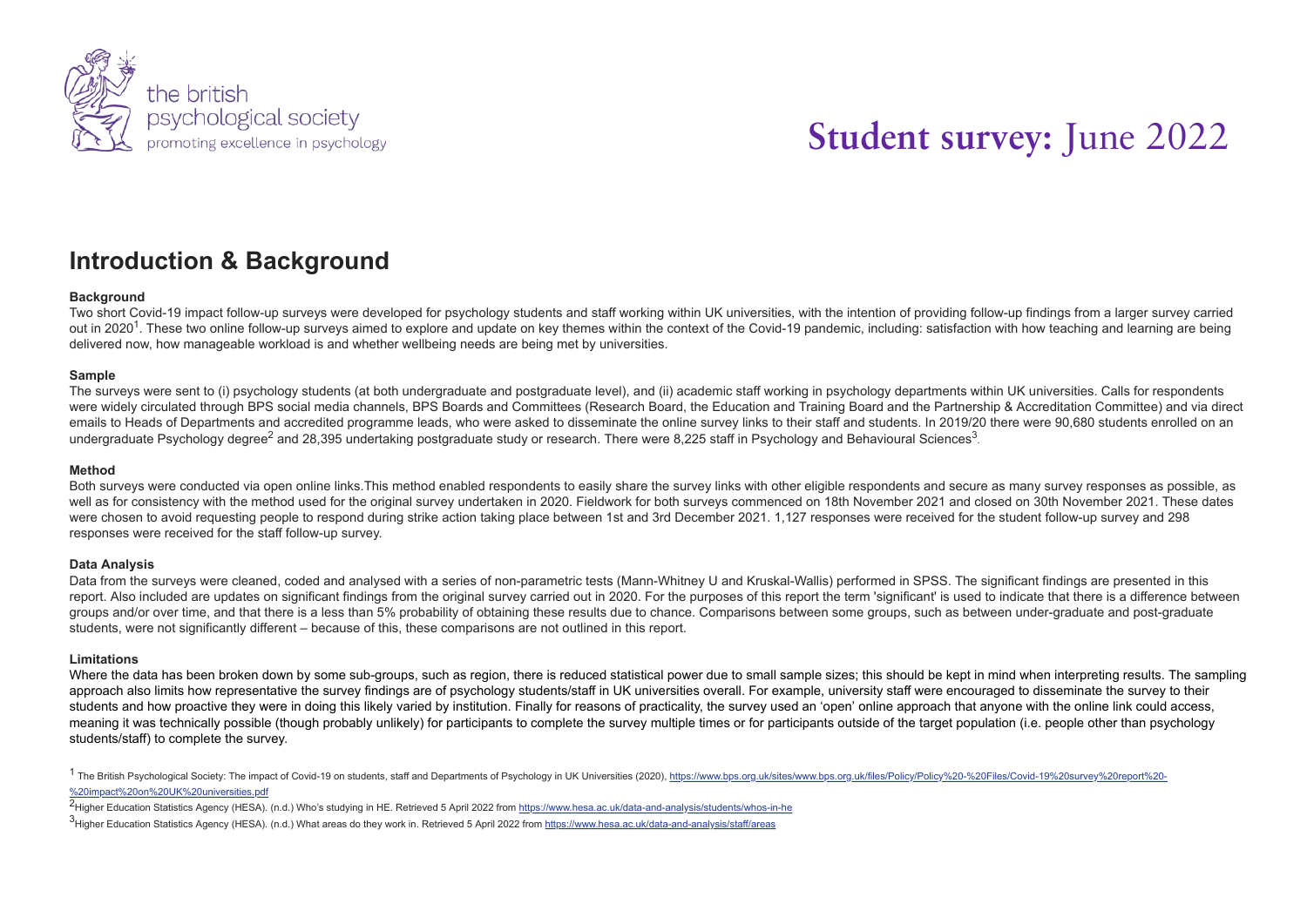

### **Satisfaction with Teaching and Learning**

### **Summary**

When asked 'to what extent do you agree with the following: I am satisfied with how teaching and learning is being delivered on my course'. 66% (n=740) of students strongly agreed or agreed that they were satisfied with how teaching was being delivered on their course. 12% (n=134) neither agreed nor disagreed and 22% (n=253) strongly disagreed or disagreed. Students were most satisfied when teaching and learning were delivered face to face or a combination of face to face and online. See Figure 1.

#### **International students**

Findings from the survey carried out in 2020 showed that international students were significantly more impacted by the change of delivery format in teaching compared with non-international students. In the 2021 followup survey however, no differences were found in the satisfaction of how teaching and learning were being delivered between international (n=245) and non-international students (n=870).

#### **Students with a disability, impairment, learning difference or longterm condition**

The survey carried out in 2020 found that students reporting a disability, impairment, learning difference or long-term condition were significantly more impacted by the change of delivery format in teaching. In the 2021 follow-up survey however, no differences in satisfaction of how teaching and learning were being delivered were found for students reporting a disability, impairment, learning difference or long-term condition (n=245) compared with students who did not report these (n=838).

#### **Students studying in Scotland**

In the 2021 follow-up survey, students studying in Scotland (n=139) were significantly less satisfied with how teaching was being delivered compared with students studying in England (977)\*. See Figure 2. Students reported how teaching was being delivered for their lectures, seminars, lab sessions, supervision and group work. The most striking difference was found for lectures, where 87% were taking place online in Scotland compared with 28% for England. See Figure 3. These differences are likely to reflect differences in national Covid-19 guidance for universities published by the English and Scottish Governments.

### Figure 1: Satisfaction by type of teaching delivery

● 1. Strongly Disagree / Disagree ● 2. Neither agree nor disagree ● 3. Strongly Agree / ...



#### Figure 2: Satisfaction by Nation

● 1. Strongly Disagree / Disagree ● 2. Neither agree nor disag... ● 3. Strongly Agree / ...



#### Figure 3: Delivery of Lectures by Nation

**■ Face to face ■ Face to face and online ■ Not applicable ■ Online** 



\*There were too few respondents from Wales (n=8) and Northern Ireland (n=3) to include them in the analysis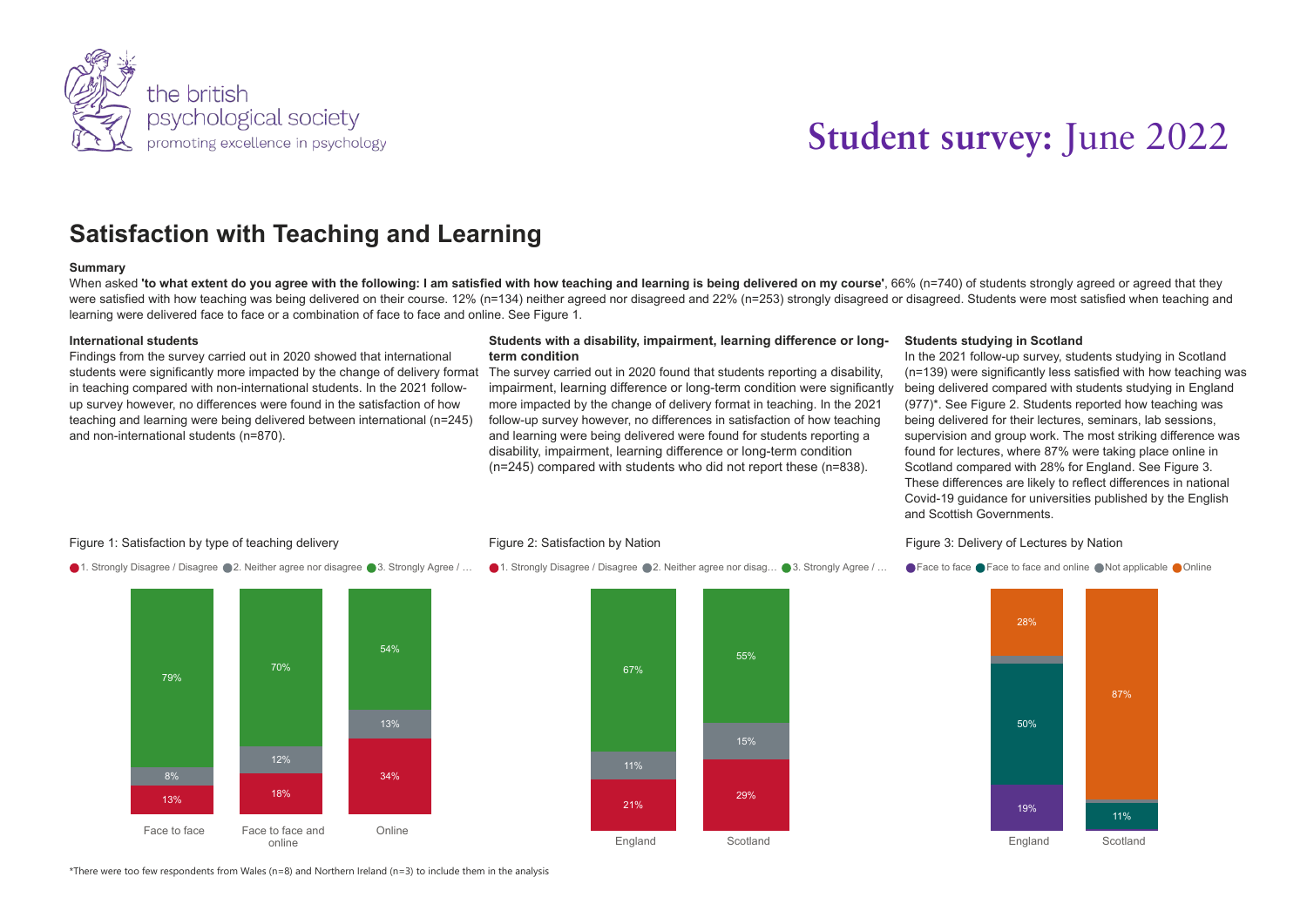

## **Student Wellbeing (1)**

### **Summary**

When asked 'over the last 12 months how much do you think your wellbeing needs have been met by your university?', 19% (n=208) of students agreed that their wellbeing needs had been met to a great extent, 57% (n=638) agreed that their needs had somewhat been met, 18% (n=206) thought that their wellbeing needs had been met very little and 7% (n=75) said that their wellbeing needs had not been met at all by their university.

### **Students with a disability, impairment, learning difference or long-term condition**

The initial survey carried out in 2020 found that students reporting a disability, impairment, learning difference or long-term condition experienced significantly lower wellbeing compared with students not reporting these. However, in the 2021 follow-up survey no significant differences in wellbeing were found between these groups.

### **International students**

International students (n=245) were significantly more likely to have their wellbeing needs met by their university compared with noninternational students (n=870). See Figure 4.

### Figure 4: International Students Wellbeing

● 1. Not at All ● 2. Very Little ● 3. Somewhat ● 4. To a Great Extent



### **21-25 year olds**

A significantly lower proportion of the 21-25 age group (n=304) agreed that their wellbeing needs were being met by their university compared with all other age groups. See Figure 5.



A significantly higher proportion of students from Black, Asian and Mixed Ethnicities (BAME) (n=328) agreed that their wellbeing needs were being met by their university compared with white students. See Figures 6 & 7.

### Figure 5: Wellbeing by Age Group

● 1. Not at All ● 2. Very Little ● 3. Somewhat ● 4. To a Great Extent



Figure 6: Breakdown of participants by ethnicity



Figure 7: Wellbeing by Ethnicity Group

● 1. Not at All ● 2. Very Little ● 3. Somewhat ● 4. To a Great Extent

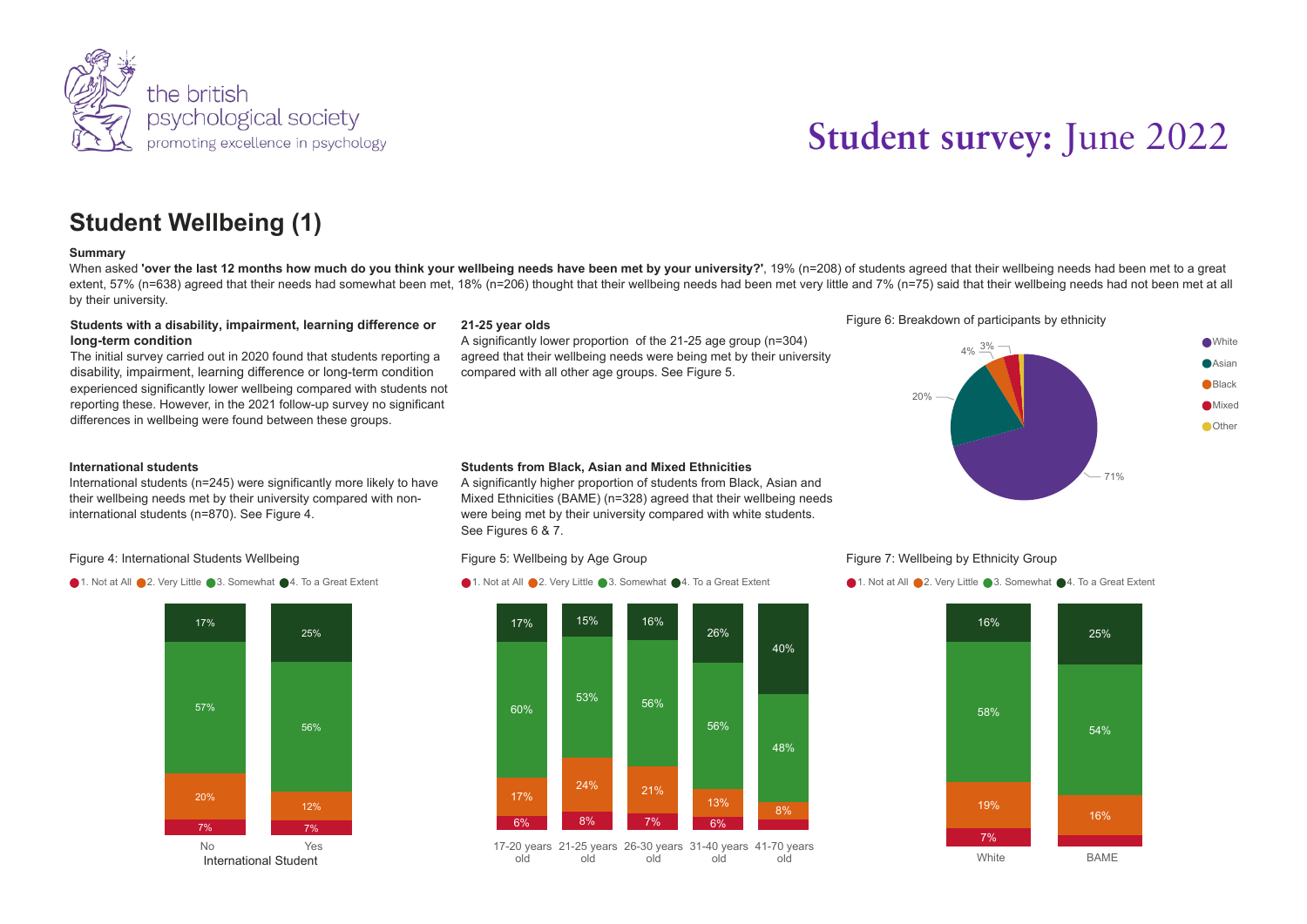

### **Student Wellbeing (2)**

### **Students studying in the East Midlands**

When asked 'over the last 12 months how much do you think your wellbeing needs have been met by your university?' students studying in the East Midlands (n=146) were least likely to agree their needs were being met by their university, compared with other regions. See Figures 8 & 9.\*



● 1. Not at All ● 2. Very Little ● 3. Somewhat ● 4. To a Great Extent







\*There were too few respondents from the BPS Branches East of England (n=11), Northern Ireland (n=9) and Wales (n=9) to include them in the analysis.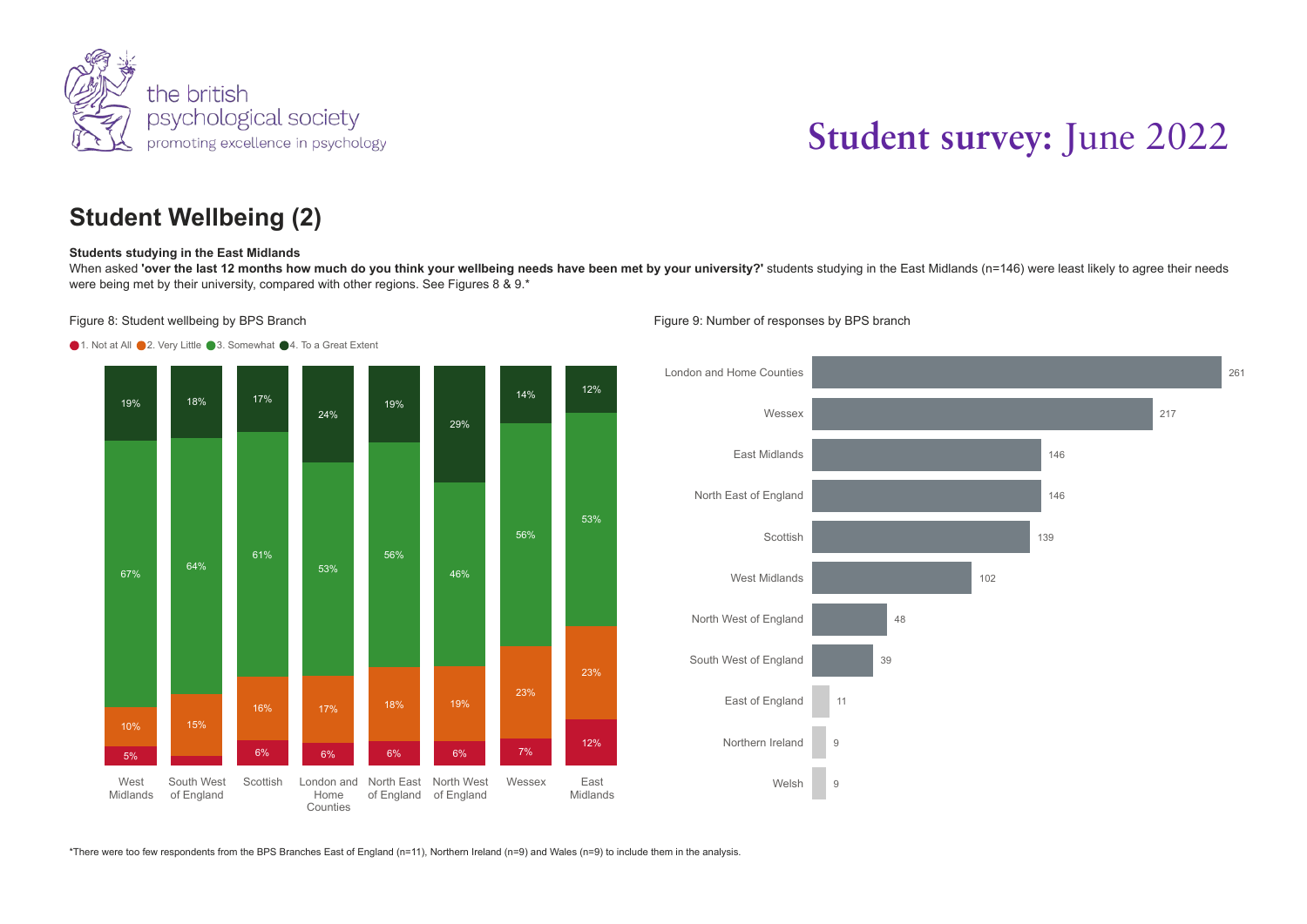

### **Student Workload**

#### **Summary**

When asked 'to what extent do you agree with the following: my workload is manageable', 56% (n=623) of students strongly agreed or agreed that their workload was manageable, 20% (n=224) neither agreed nor disagreed and 25% (n=279) strongly disagreed or disagreed.

### **Students with a disability, impairment, learning difference or long-term condition**

Students reporting a disability, impairment, learning difference or longterm condition (n=245) reported that they were significantly less likely to be able to manage their workload compared with students who did not report these (n=838). See Figure 10.

### **Full time students**

Full time students (n=1081) were significantly less likely to report that their workload was manageable compared with part time students (n=45). See Figure 11.

### **Student workload by gender**

Students who identified as male (n=1388) were significantly more likely than students who identified as female or non-binary to report that they found their workload manageable. On the other hand, students who identified as non-binary (n=28)\* were significantly less likely to report that they found their workload manageable than either male or female identifying students. See Figure 12.

### Figure 10: Workload and disability









\*There were too few respondents from other gender groups (n<5) to include them in analysis.

### Figure 11: Type of study and workload

● 1. Strongly Disagree / Disa... ● 2. Neither agree nor di… ● 3. Strongly Agre...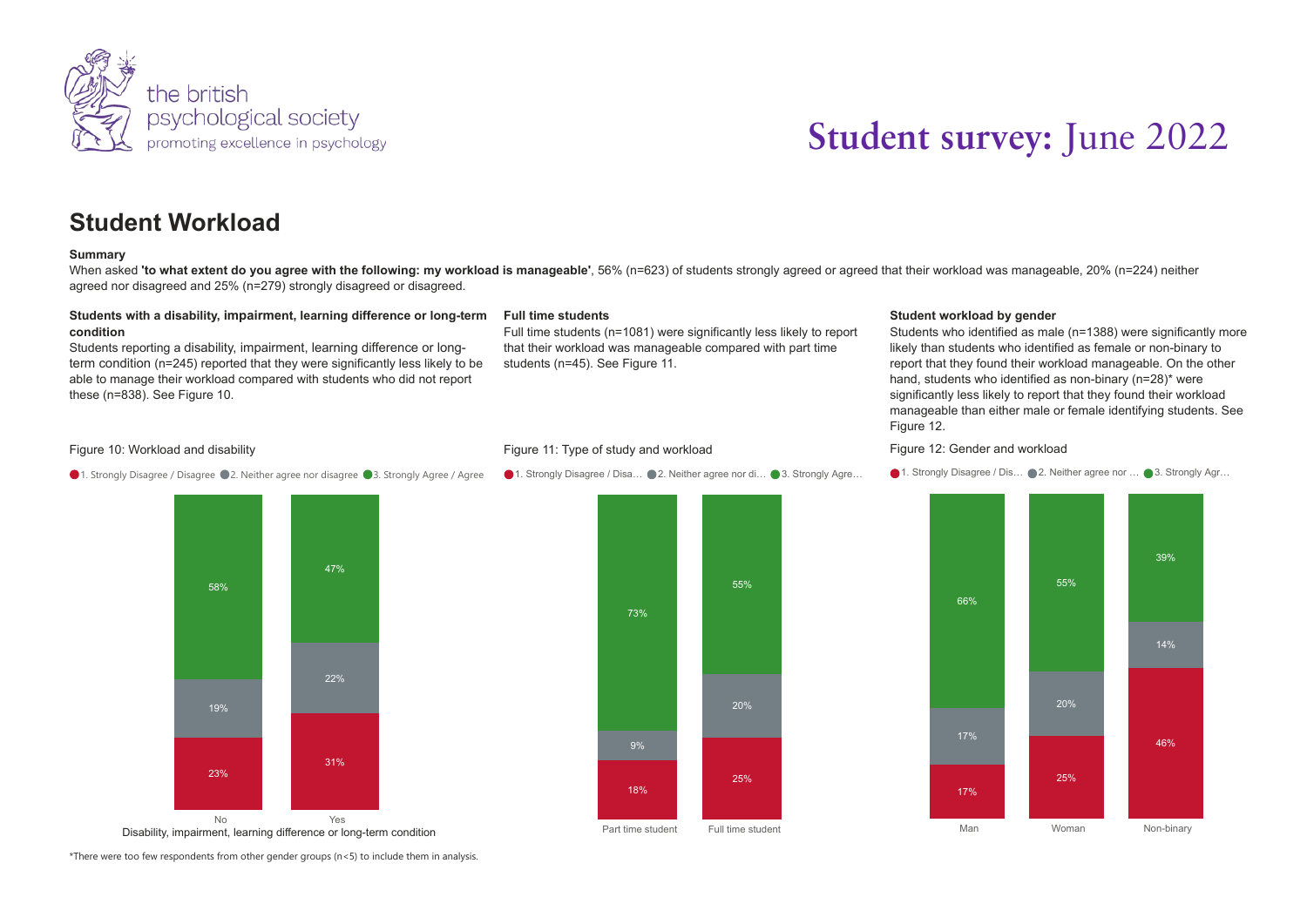

## **Main Findings and Recommendations**

### **Summary**

Students were more satisfied with how teaching and learning were being delivered at the end of 2021 than they were in 2020. This may reflect fewer Covid-19 restrictions being in place at the time of the follow-up survey fieldwork and more teaching and learning taking place face to face, compared with when the initial survey took place in 2020. Workload continues to be hard to manage for certain groups, such as those with a disability and those who identify as non-binary, and more work should be done to understand how to better support these students.

### **Satisfaction with Teaching**

- Students were most satisfied with teaching and learning when it was delivered face to face, or a combination of face to face and online. They reported the least satisfaction when teaching and learning were delivered entirely online.
- In 2020 international students and those who reported having a disability were not as satisfied with how teaching and learning was being delivered on their course, compared with non-international students and those without a disability. These differences were not found however in the 2021 follow-up survey.
- Students studying in Scotland were significantly less satisfied than those in England with how their teaching and learning were being delivered. In Scotland lectures were predominantly delivered online. It is important to bear in mind the context when interpreting this finding, as at the time of fieldwork (November 2021), universities in England and Scotland were working within different Covid-19 guidance published by the English and Scottish Governments respectively. Scottish universities were subject to stricter restrictions that lasted for longer, including cancelling in-person events and offering a blend of in-person and digital provision.

Recommendation: Universities that are delivering teaching online should consider reintroducing face to face teaching or a mix of face to face and online teaching, as this could increase students' satisfaction with how teaching is delivered.

### **Student Wellbeing**

- Three quarters of students reported that their wellbeing needs had been met to a great extent/somewhat by their university.
- In 2021, no significant differences in wellbeing were found between students reporting a disability, impairment, learning difference or long-term condition and those who did not report these. This differs from the results of the initial survey conducted in 2020, when those with a disability, impairment, learning difference or long-term condition reported lower overall wellbeing.
- Students aged 21-25 years old and students studying in the East Midlands were significantly less likely to agree that their wellbeing needs were being met than students in other age groups or regions.

**Recommendations:** Universities should investigate why 21-25 year olds are less likely to say that their wellbeing needs are being met. For example, does this group of students have different wellbeing needs that could be better addressed? Universities based in the East Midlands should review the wellbeing needs of their students and explore factors that could improve wellbeing.

### **Student Workload**

- A quarter of students (25%) strongly disagreed or disagreed that they could manage their workload.
- Full time students were significantly less likely to be able to manage their workload.
- Students who identified as non-binary were significantly less likely to be able to manage their workload than students identifying as male and female. This finding is based on 28 responses and should be treated with caution. Further research with a larger sample of students identifying as non-binary is needed.

Recommendations: Universities should investigate whether the workload of their full time students is suitable. Universities should also investigate why their students who report having a disability, impairment, learning difference or long-term condition, and those who identify as non-binary, might feel less able to manage their workload.